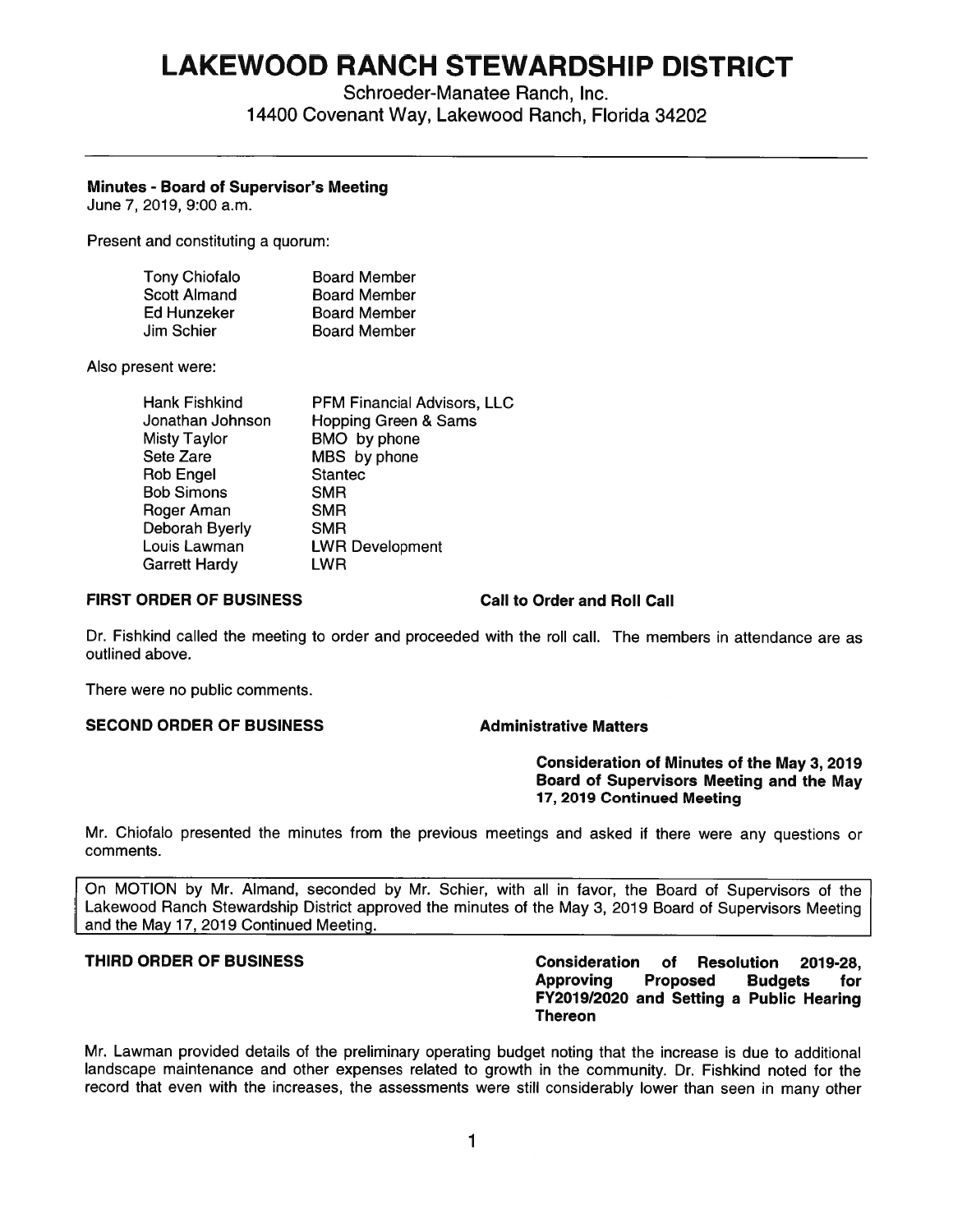communities. In response to a question from Mr. Johnson, Dr. Fishkind confirmed that the increased assessments were still well below the originally noticed assessment amounts.

On MOTION by Mr. Almand, seconded by Mr. Schier, with all in favor, the Board of Supervisors of the Lakewood Ranch Stewardship District approved Resolution 2019-28, Approving Proposed Budgets for FY2019/2020 and Settinq a Public Hearinq Thereon for August 9, 2012 at 9:00 a.m. at the current location.

**FOURTH ORDER OF BUSINESS Consideration of Resolution 2019-29, Ratifying the Sale of the Cresswind, Series 2019 Bonds** 

Mr. Johnson provided details of the resolution.

On MOTION by Mr. Schier, seconded by Mr. Almand, with all in favor, the Board of Supervisors of the Lakewood Ranch Stewardship District approved Resolution 2019-29, Ratifying the Sale of the Cresswind, Series 2019 Bonds.

**FIFTH ORDER OF BUSINESS Consideration of Resolution 2019-30, Ratifying the Sale of the Lake Club Phase 4, Series 2019 Bonds** 

Mr. Johnson provided details of the resolution.

On MOTION by Mr. Schier, seconded by Mr. Hunzeker, with all in favor, the Board of Supervisors of the Lakewood Ranch Stewardship District approved Resolution 2019-30, Ratifying the Sale of the Lake Club Phase 4, Series 2019 Bonds.

**SIXTH ORDER OF BUSINESS Consideration of Matters Relative to the Taylor Morrison** - **Azario Project, Series 2019 Bond Issuance** 

- **A. Agreement between the District and Waldrop Engineering, P. A. for Engineering Services**
- **B. Financing Team Funding Agreement**
- **C. IBA Supplement to MBS Investment Banking Agreement**

Mr. Johnson presented the agreement similar in form to previous agreements for engineering services.

On MOTION by Mr. Almand, seconded by Mr. Schier, with all in favor, the Board of Supervisors of the Lakewood Ranch Stewardship approved the Agreement between the District and Waldrop Engineering, **P.A.** for Engineering Services.

Mr. Johnson presented the standard form funding agreement.

On MOTION by Mr. Schier, seconded by Mr. Almand, with all in favor, the Board of Supervisors of the Lakewood Ranch Stewardship approved the Financing Team Funding Agreement.

Mr. Johnson presented the IBA Supplement.

On MOTION by Mr. Almand, seconded by Mr. Schier, with all in favor, the Board of Supervisors of the Lakewood Ranch Stewardship approved the IBA Supplement to MBS Investment Banking Agreement.

**SEVENTH ORDER OF BUSINESS Consideration of Resolution 2019-31, Setting a Public Hearing on the District's Intent to Use the Uniform Method of Collection for the Expansion Area**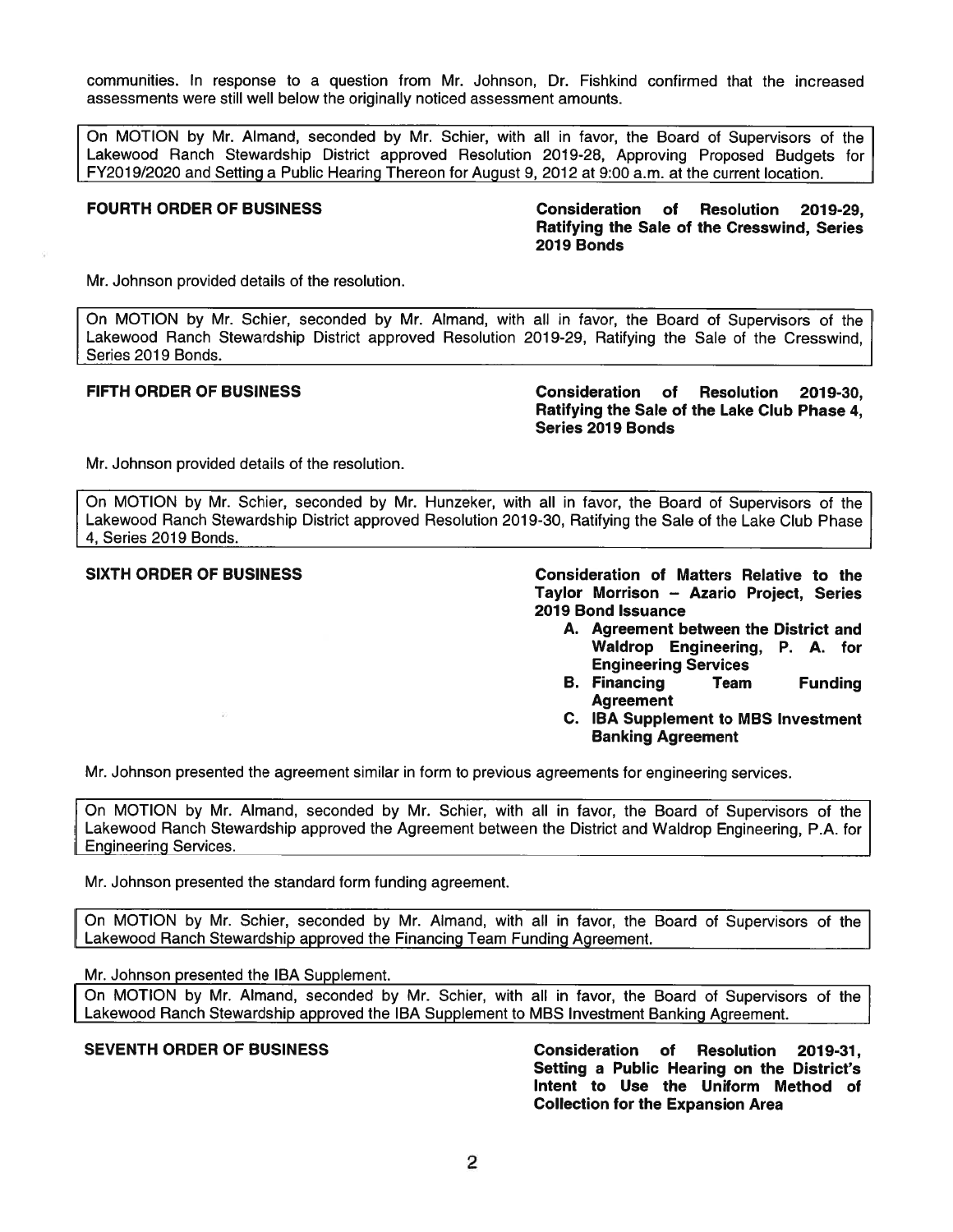Mr. Johnson presented the resolution explaining that the recent amendments of the District's boundaries were approved and that it was the intention in the future to collect assessments on the tax roll for those properties and provide notice to the property owners accordingly.

On MOTION by Mr. Almand, seconded by Mr. Schier, with all in favor, the Board of Supervisors of the Lakewood Ranch Stewardship approved Resolution 2019-31, Setting a Public Hearing on the District's Intent to Use the Uniform Method of Collection for the Expansion Area for August 9, 2019 at 9:00 a. m. at the current location.

**EIGHTH ORDER OF BUSINESS Consideration of Agreements between the District and Irrigation Design Associates, Inc. for Irrigation Installation Services and Materials** 

- **A. Post Blvd. from SR70 to Rangeland Pkwy. Project**
- **B. Waterside 'Neighborhood 8' Irrigation Construction**

Mr. Lawman presented the agreement for the total amount of \$[81,227.00](https://81,227.00).

On MOTION by Mr. Almand, seconded by Mr. Hunzeker, with all in favor, the Board of Supervisors of the Lakewood Ranch Stewardship approved the Agreement between the District and Irrigation Design Associates, Inc. for Irrigation Installation Services and Materials in the amount of \$[81,227.00](https://81,227.00).

Mr. Lawman presented the agreement for the total amount of \$[56,245.00](https://56,245.00).

On MOTION by Mr. Almand, seconded by Mr. Hunzeker, with all in favor, the Board of Supervisors of the Lakewood Ranch Stewardship approved the Agreement between the District and Irrigation Design Associates, Inc. for Irrigation Installation Services and Materials in the amount of \$[56,245.00](https://56,245.00).

**NINTH ORDER OF BUSINESS Consideration of Agreements between the District and SMR Farms, LLC for Landscape Installation Services and Materials (Waterside 'Neighborhood 8" Landscape Construction Project)** 

Mr. Lawman presented the agreement for the total amount of \$[159,873.00](https://159,873.00).

On MOTION by Mr. Almand, seconded by Mr. Schier, with all in favor, the Board of Supervisors of the Lakewood Ranch Stewardship approved the Agreement between the District and SMR Farms, LLC for Landscape Installation Services and Materials in the amount of [\\$159,873.00](https://159,873.00).

**TENTH ORDER OF BUSINESS Consideration of Agreements between the District and Cepra Landscape, LLC for Landscape and Irrigation Maintenance Services** 

Mr. Lawman introduced Garrett Hardy, the District's Maintenance Manager, and proceeded to present the agreement for the total amount of [\\$42,654.00](https://42,654.00).

On MOTION by Mr. Almand, seconded by Mr. Schier, with all in favor, the Board of Supervisors of the Lakewood Ranch Stewardship approved the Agreement between the District and Cebra Landscape, LLC for Landscape and Irrigation Maintenance Services in the amount of \$[42,654.00](https://42,654.00).

**ELEVENTH ORDER OF BUSINESS Consideration of Agreements between the District and and Altec Lakes and Natural Areas, Inc. for Landscape and Irrigation Maintenance Services**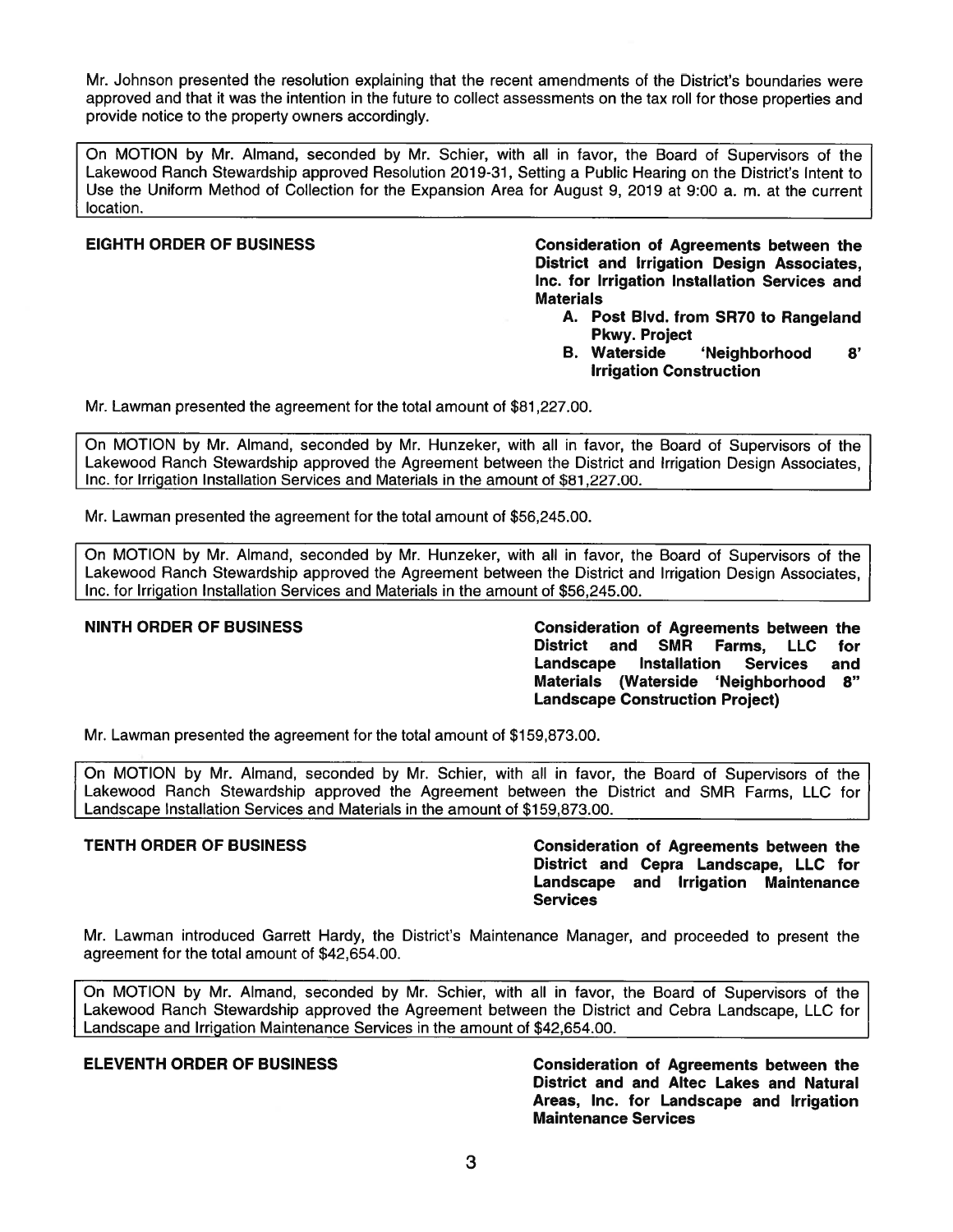- **A. White Eagle Blvd (S.R. 70 to Malachite Dr.)**
- **B. Rangeland Parkway (Lakewood Ranch Blvd to White Eagle)**

Mr. Lawman presented the agreement for the total amount of \$[94,671.00](https://94,671.00).

On MOTION by Mr. Almand, seconded by Mr. Hunzeker, with all in favor, the Board of Supervisors of the Lakewood Ranch Stewardship approved the Agreement between the District and Altec Lakes and Natural Areas, Inc. for Landscape and Irrigation Maintenance Services in the amount of [\\$94,671.00](https://94,671.00).

Mr. Lawman presented the agreement for the total amount of \$[67,066.00](https://67,066.00).

On MOTION by Mr. Almand, seconded by Mr. Hunzeker, with all in favor, the Board of Supervisors of the Lakewood Ranch Stewardship approved the Agreement between the District and Altec Lakes and Natural Areas, Inc. for Landscape and Irrigation Maintenance Services in the amount of \$[67,066.00](https://67,066.00).

**TWELFTH ORDER OF BUSINESS Consideration of Agreements between the District and Down to Earth Inc. for Landscape and Irrigation Maintenance <sup>44</sup> Services, th Ave E (Rosedale to White Eagle)** 

Mr. Lawman presented the agreement for the total amount of \$[83,949.00](https://83,949.00).

On MOTION by Mr. Hunzeker, seconded by Mr. Almand, with all in favor, the Board of Supervisors of the Lakewood Ranch Stewardship approved the Agreement between the District and Down to Earth Inc. for Landscape and Irrigation Maintenance Services in the amount of [\\$83,949.00](https://83,949.00).

**THIRTEENTH ORDER OF BUSINESS Consideration of Agreements between the District and Green Works Landscape Management, LLC for Landscape and Irrigation Maintenance Services, Malachite Drive** 

Mr. Lawman presented the agreement for the total amount of [\\$28,224.00](https://28,224.00).

On MOTION by Mr. Schier, seconded by Mr. Almand, with all in favor, the Board of Supervisors of the Lakewood Ranch Stewardship approved the Agreement between the District and Green Works Landscape Management, LLC for Landscape and Irrigation Maintenance Services in the amount of [\\$28,224.00](https://28,224.00).

### **FOURTEENTH ORDER OF BUSINESS Financial Matters**

**Draw Requests & Requisitions** 

Mr. Almand presented for the Board's Consideration:

### **Requisition List for Draw No. 22 Del Webb - Series 2017 A Bond**

On MOTION by Mr. Hunzeker, seconded by Mr. Schier, with all in favor, the Board of Supervisors of the Lakewood Ranch Stewardship District approved Draw No. 22, Del Webb - Series 2017 A Bond.

### **Requisition List for Draw No. 6 Lakewood Centre & NW Sector Series 2018 Bond**

On MOTION by Mr. Hunzeker, seconded by Mr. Schier, with all in favor, the Board of Supervisors of the Lakewood Ranch Stewardship District approved Draw No. 6 for Lakewood Centre & NW Sector.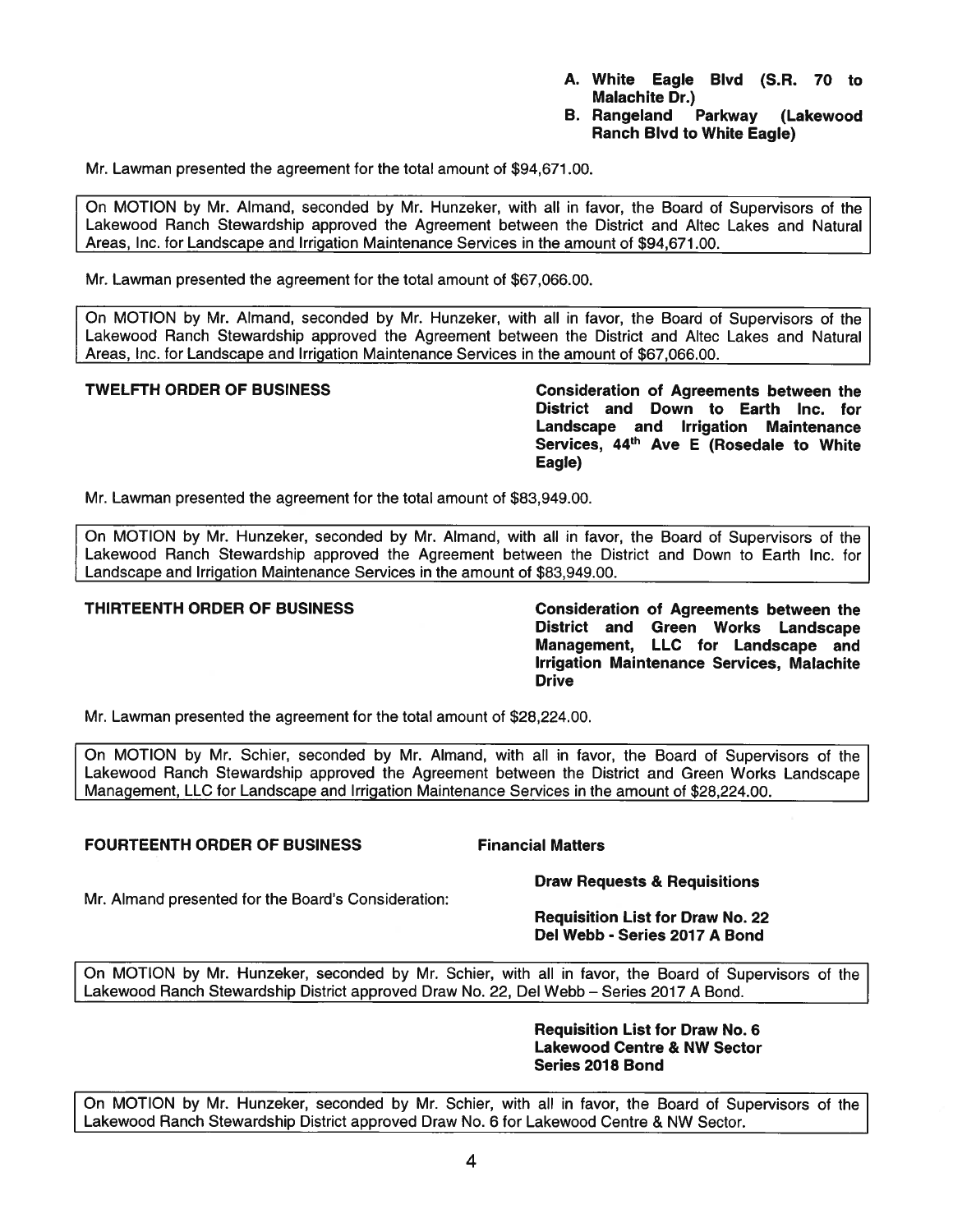# **Requisition List for Draw No. 53 Lakewood Centre North - Series 2015 A**

On MOTION by Mr. Hunzeker, seconded by Mr. Schier, with all in favor, the Board of Supervisors of the Lakewood Ranch Stewardship District approved Draw No. 53 for Lakewood Centre North - Series 2015 A.

> **Requisition List for Draw No. 25 Lakewood Centre South**  - **Pre-Funding**

On MOTION by Mr. Hunzeker, seconded by Mr. Schier, with all in favor, the Board of Supervisors of the Lakewood Ranch Stewardship District approved Draw No. 25 for Lakewood Centre South.

> **Requisition List No. 7 Northeast Sector Phase 1B Series 2018 Bond**

On MOTION by Mr. Hunzeker, seconded by Mr. Schier, with all in favor, the Board of Supervisors of the Lakewood Ranch Stewardship District approved Requisition List No. 7 for Northeast Sector Phase 1B.

> **Requisition List No. 48 The Villages of Lakewood Ranch South**  - **Pre-Funding**

On MOTION by Mr. Hunzeker, seconded by Mr. Schier, with all in favor, the Board of Supervisors of the Lakewood Ranch Stewardship District accepted the Pre-Funding and approved payment of Requisition List No. 48 for The Villages of Lakewood Ranch South.

> **Requisition List for Draw No. 41 The Villages of Lakewood Ranch South** - **Series 2016 A Bond**

On MOTION by Mr. Hunzeker, seconded by Mr. Schier, with all in favor, the Board of Supervisors of the Lakewood Ranch Stewardship District approved Draw No. 41 for The Villages of Lakewood Ranch South -Series 2016 **A** Bonds.

# **FIFTEENTH ORDER OF BUSINESS Compilation Report**

No Comments

# **SIXTEENTH ORDER OF BUSINESS Staff Reports**

**Manager's Report** - Dr. Fishkind reminded the Board Members that the deadline for submitting their Financial Statements is July 1<sup>st</sup>. The July meeting is scheduled for the 12<sup>th</sup> due to the July 4<sup>th</sup> Holiday.

# **Attorney's Report** -

Mr. Johnson noted that the July 12<sup>th</sup> meeting will also be the Landowner ratification of the boundary amendment.

# **Engineer's Report** -

Mr. Engel presented for the Board's approval: **Change Order No. 69 under Specific** 

**Authorization No. 47 Stantec Villages of Lakewood Ranch Master Drainage Plan and Permitting (Master Drainage Plan Modification)**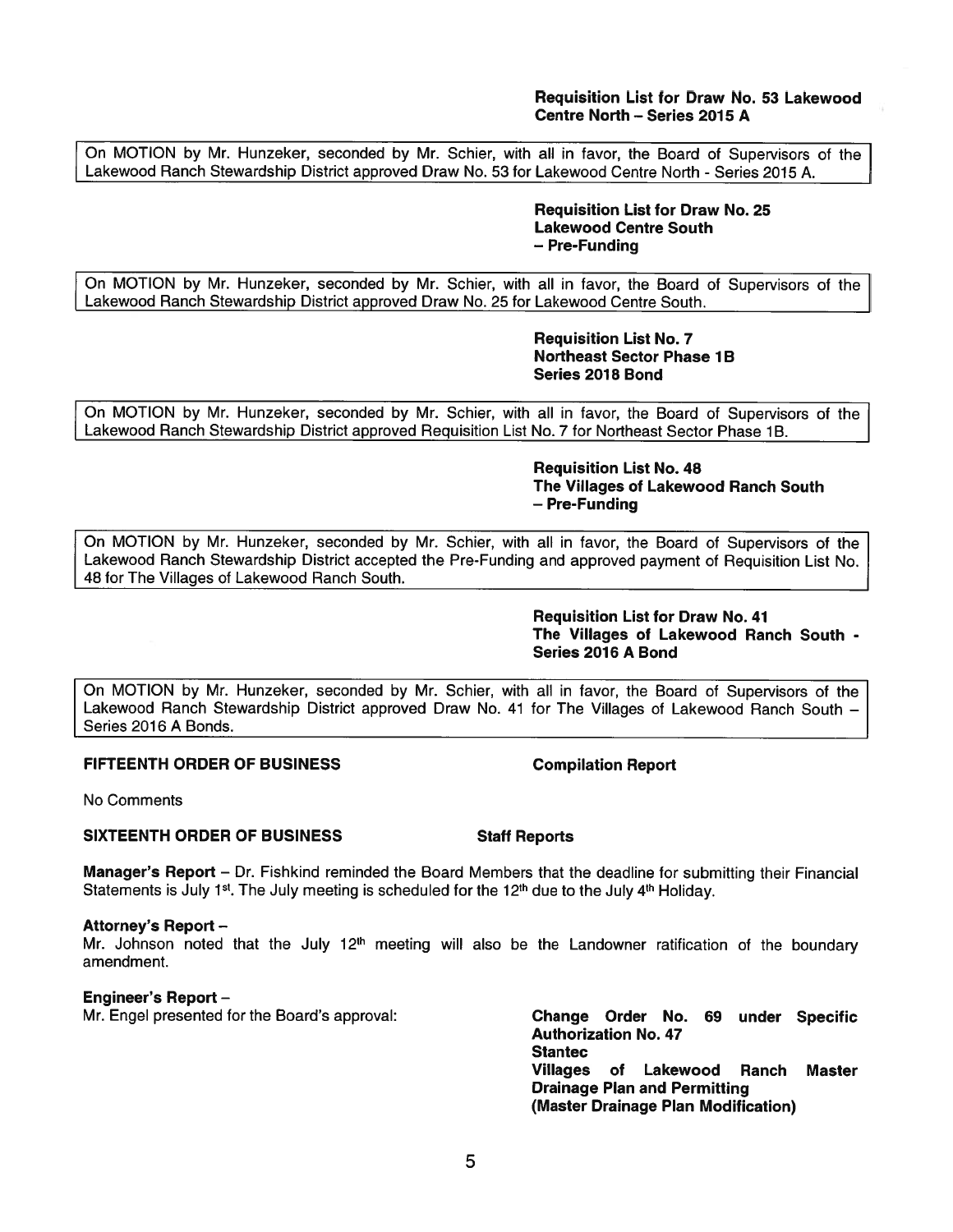On MOTION by Mr. Schier, seconded by Mr. Hunzeker, with all in favor, the Board of Supervisors of the Lakewood Ranch Stewardship District approved Change Order No. 69 under Specific Authorization No. 47, Stantec.

> **Change Order No. 70 under Specific Authorization No. 91 Stantec East-West Force Main and Water Main Extension Project**

On MOTION by Mr. Hunzeker, seconded by Mr. Almand, with all in favor, the Board of Supervisors of the Lakewood Ranch Stewardship District approved Specific Authorization No. 70 under Specific Authorization No. 91, Stantec.

> **Change Order No. 14 Ryangolf Corporation Uihlein Rd** & **Rangeland Pkwy Improvement Add 45 Days Permit Delays 1 A Uihlein Adds: Additional poles for lighting; entrance modifications for DR Horton** & **Cresswind; utility plan changes; additional conduits in median; and relocation of irrigation to west side of road 1 B Rangeland Adds: Light poles, raise portion of roadway and installing risers for structures and 2 fire hydrants**

Mr. Simons provided details.

On MOTION by Mr. Almand, seconded by Mr. Schier, with all in favor, the Board of Supervisors of the Lakewood Ranch Stewardship District approved Change Order No. 14, Ryangolf Corporation.

> **Change Order No. 3 RIPA** & **Associates, LLC Bourneside Blvd North Phase** II **Time extension request of 45 days due to permit delays USACE Additional excavation to dewater, excavate**  & **reload off-site fill to replace Floodplain Pond 200 Earthwork adjustments to reconcile dirt**

> **quantities imported from irrigation pond to topo issues**

On MOTION by Mr. Almand, seconded by Mr. Schier, with all in favor, the Board of Supervisors of the Lakewood Ranch Stewardship District approved Change Order No. 3, RIPA & Associates, LLC

> **Change Order No. 12- Final Reconciliation Woodruff** & **Sons, Inc. Villages of Lakewood Ranch** - **Lorraine Road (Turn Lane** @ **Fruitville Rd) Unbilled Reconciliation**

On MOTION by Mr. Almand, seconded by Mr. Schier, with all in favor, the Board of Supervisors of the Lakewood Ranch Stewardship District approved Change Order No. 12 - Final Reconciliation, Woodruff & Sons, Inc.

Mr. Lawman presented for the Board's approval: **Change Order No. 01** 

**Irrigation Design Associates**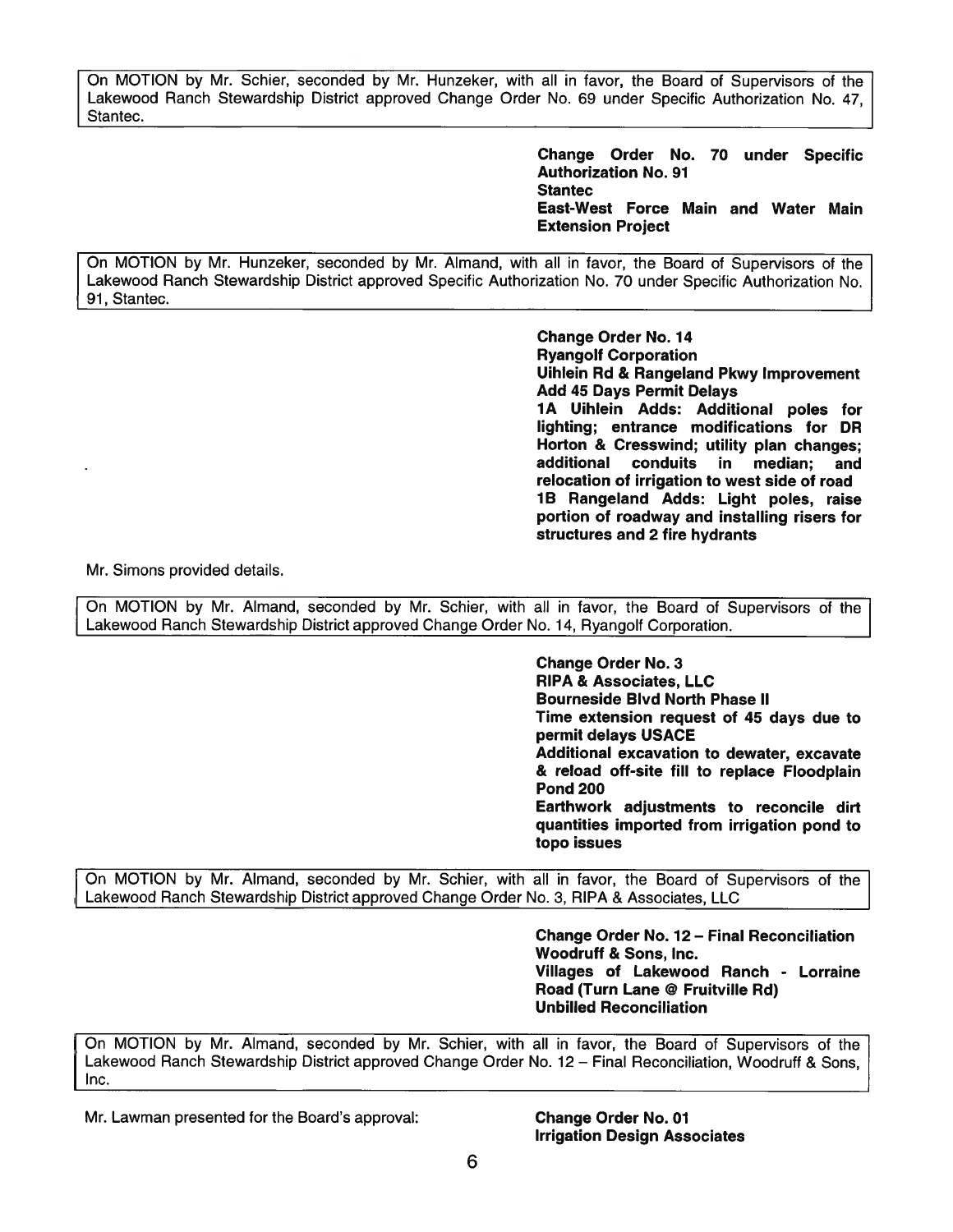**Bourneside Blvd. South Phase 1**; **Masters**  Ave. to SR70 - **Irrigation Distribution System Installation Contract Change in Contract Scope 9** 

On MOTION by Mr. Schier, seconded by Mr. Almand, with all in favor, the Board of Supervisors of the Lakewood Ranch Stewardship District approved Change Order No. 01, Irrigation Design Associates.

> **Change Order No. 01 SMR Farms, LLC Bourneside Blvd. South Phase 1** - **Landscape Construction Decrease in Contract Price Changes in Contract Scope**

On MOTION by Mr. Hunzeker, seconded by Mr. Schier, with all in favor, the Board of Supervisors of the Lakewood Ranch Stewardship District approved Change Order No. 01, SMR Farms, LLC.

> **Change Order No. 04 SMR Farms, LLC 44 Uihlein Rd, Lakewood National th to E Street-Increase in Contract Scope Increase 21 Red Twain Dwarf lxora and 60.5cy Pine Bark Mulch**

On MOTION by Mr. Hunzeker, seconded by Mr. Schier, with all in favor, the Board of Supervisors of the Lakewood Ranch Stewardship District approved Change Order No. 04, SMR Farms, LLC.

> **Change Order No. 05 SMR Farms, LLC 44 Uihlein Rd, Lakewood National th to E Street-Increase in Contract Scope Delete from Scope of Work: 1 Magnolia, 2 Live Oak, 79,605sf Zoysia**

On MOTION by Mr. Hunzeker, seconded by Mr. Schier, with all in favor, the Board of Supervisors of the Lakewood Ranch Stewardship District approved Change Order No. 05, SMR Farms, LLC.

> **Change Order No. 01** (provided under separate cover) **SMR Farms, LLC Lakewood Ranch Development** - **Silver Falls Run Delete 3 Sylvester Date Palms, delete installation of 4100sf Empire, delete 56cy of mulch, add 25 Fakahatchee Grass**

Mr. Simons provided details on the road project.

On MOTION by Mr. Almand, seconded by Mr. Schier, with all in favor, the Board of Supervisors of the Lakewood Ranch Stewardship District approved Change Order No. 01, SMR Farms, LLC.

> **Change Order No. 02** (provided under separate cover) **SMR Farms, LLC Rangeland, Uihlein Rd to Bournside Blvd** - **Landscape Installation**